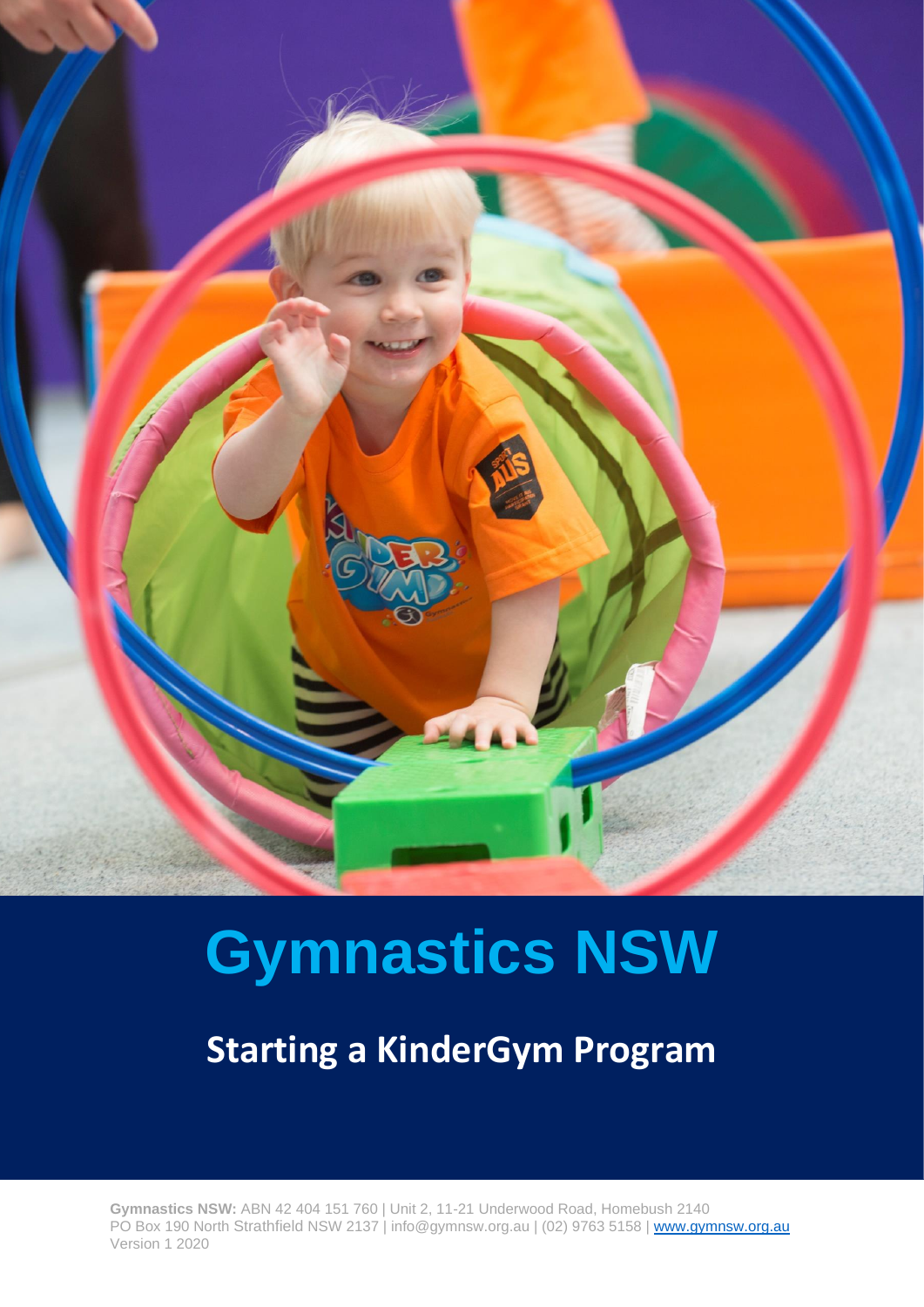



# Contents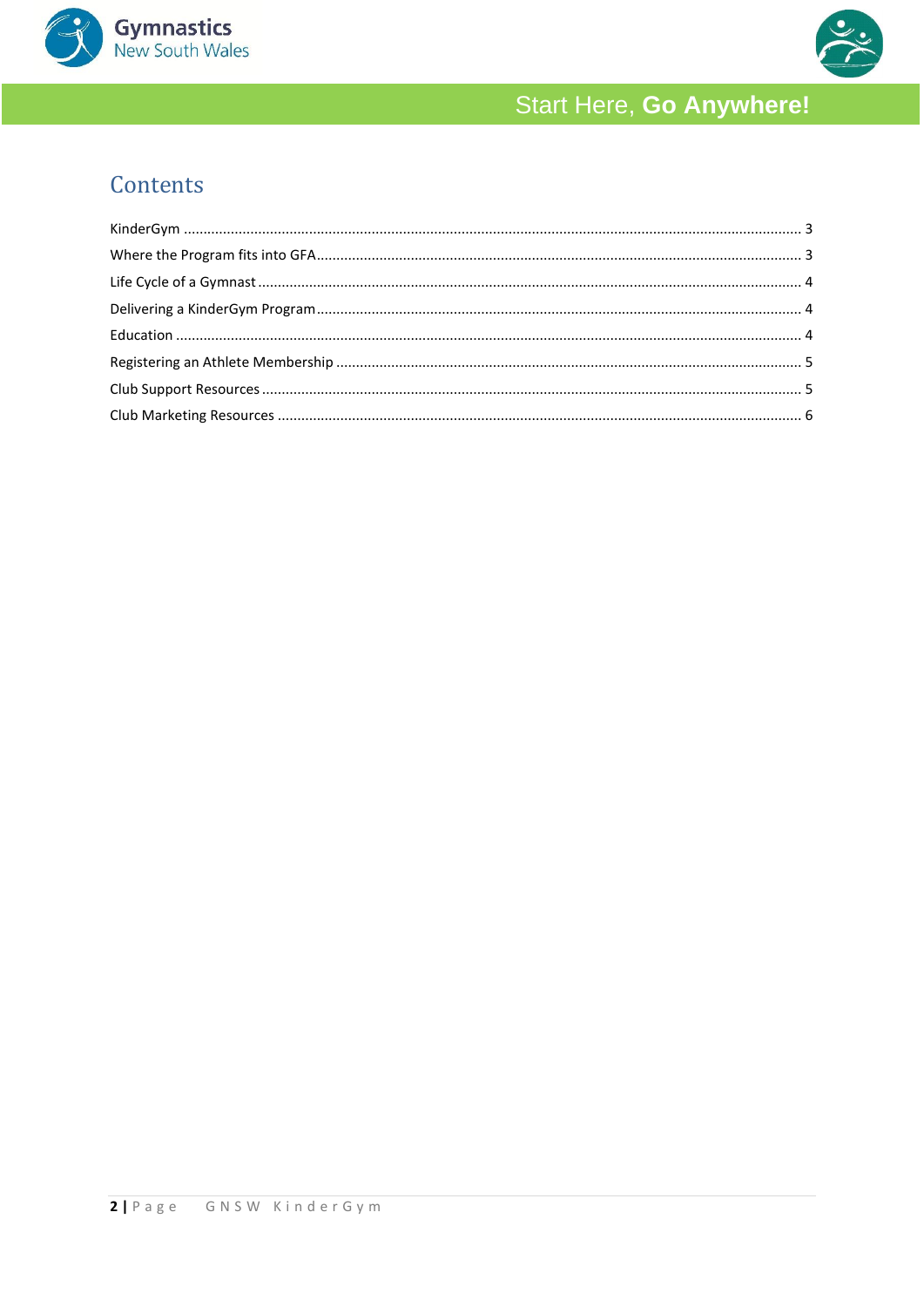



#### <span id="page-2-0"></span>KinderGym

[KinderGym](https://www.gymnastics.org.au/Shared_Content/Gymsports/GfA/KinderGym.aspx) is one of the Gymnastics Australia Gymnastics for All (GfA) Gymsport programs and is the first in a series of fundamental movement programs offered by Gymnastics Australia.

Specifically designed for children under 5 years of age and their caregivers KinderGym helps develop a fundamental movement program ensuring participants can experience a wide range of movement activities and be encouraged to think, create, construct and solve problems with their own bodies. While developing co-ordination and self-esteem, KinderGym programs assist in your child's physical, social and cognitive development.

KinderGym provides a safe environment for children to develop physical skills in a fun and playful way, at their own rate. Educational research tells us that children learn best through exploring and discovering their abilities through physical activity.

# <span id="page-2-1"></span>Where the Program fits into GFA

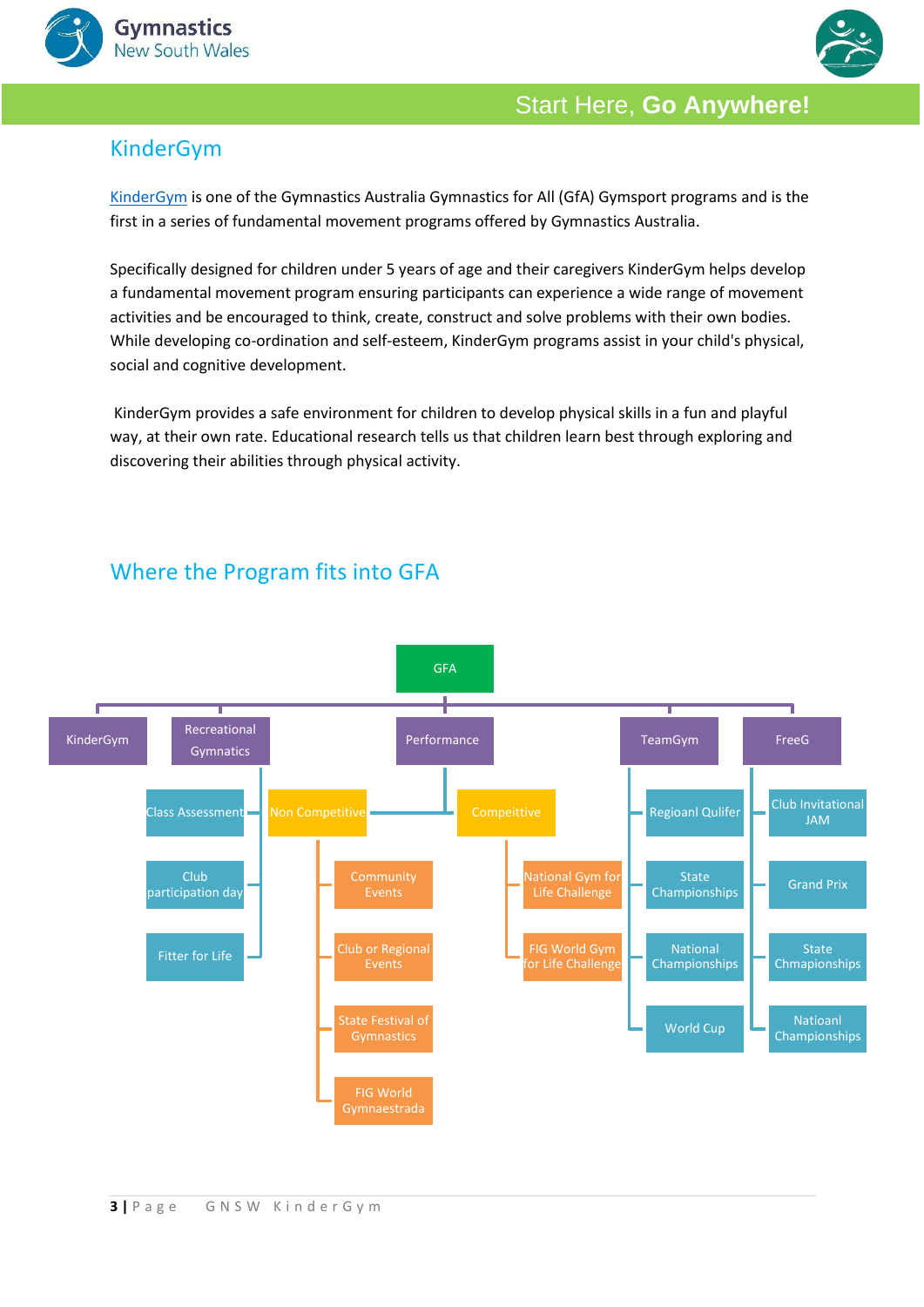



# <span id="page-3-0"></span>Life Cycle of a Gymnast



#### <span id="page-3-1"></span>Delivering a KinderGym Program

A GA/GNSW affiliated Clubs can offer the KinderGym program provided

- 1. the program is delivered by a Current Technical member who has completed the KinderGym Intermediate Accreditation Course.
- 2. The program follows the [Delivery Framework](file:///C:/Users/gfa.GYMNSW/Downloads/Delivery_Framework_Updated_Dec21%20(3).pdf)

#### <span id="page-3-2"></span>**Education**

KinderGym has its own [Coaching Accreditation](file:///C:/Users/gfa.GYMNSW/Downloads/OP25%20-%20Coach%20Accreditation%20Policy%20-%2007122021%20(1).pdf) (page 32) with a focus on

- Gross and Fine motor skills,
- DMP's
- object management skills
- **Equipment**
- Teach Methods
- Early childhood Development Stages and ages.

There are 2 levels of Accreditation

- 1. KG Intermediate
- 2. KG Advanced to be release post June 2022

Generally, GNSW runs 3 KinderGym Coaches Courses per year. Coaches can enroll through the GNSW Website [Coaching Courses Calendar](http://www.gymnsw.org.au/NSW/NSW/Education/2021_Coach_Calendar.aspx) and register through the LMS.

In addition, GNSW runs an annual [KG Coaches Congress](https://www.gymnsw.org.au/NSW/Education/KinderGym_Conference/NSW/Education/2022_KinderGym_Conference.aspx?hkey=ff78ef0c-de74-410d-a99e-65426c0bec90) to KG Accredited coaches using our industry and Allied health partners to provide profession development.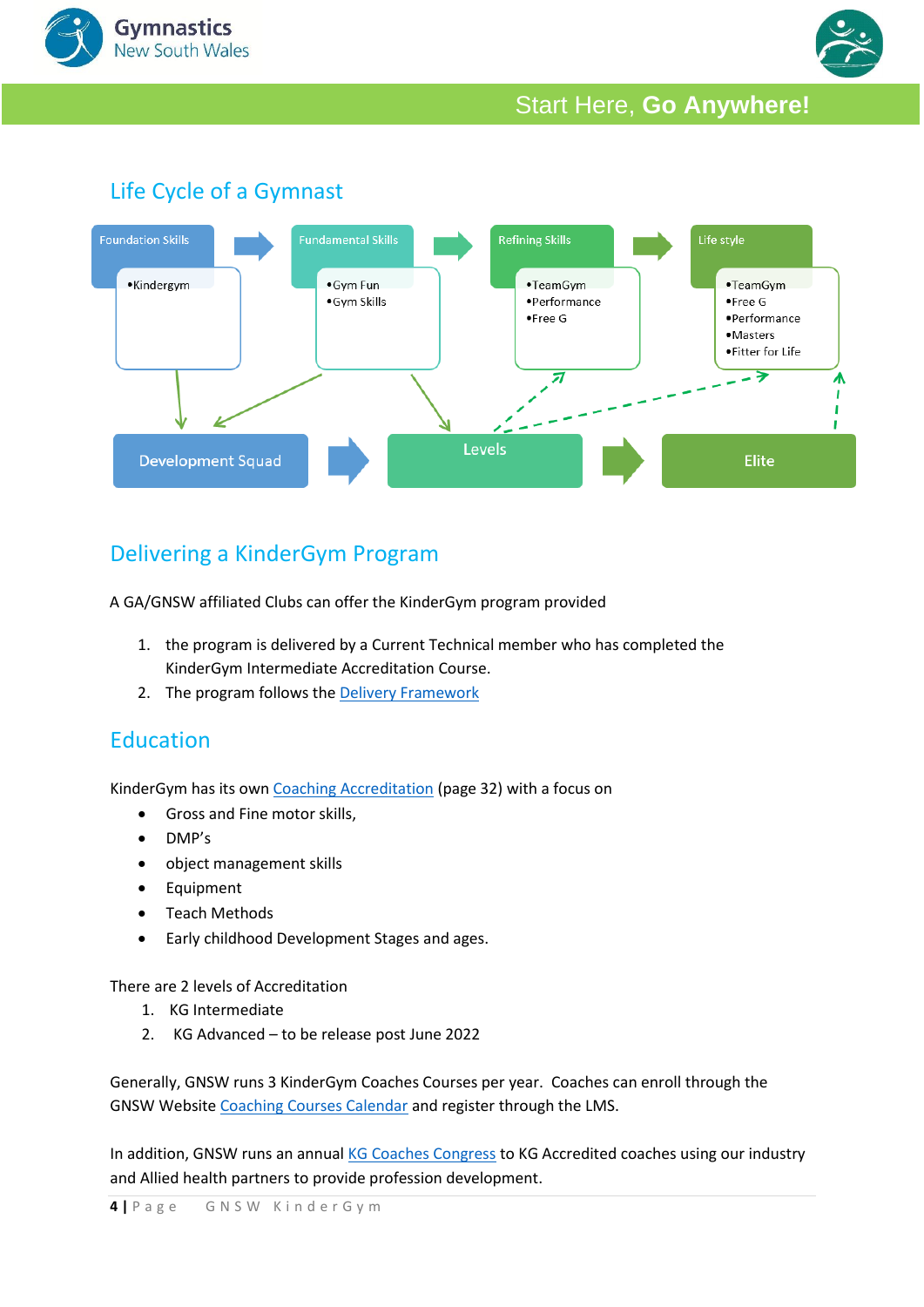



## <span id="page-4-0"></span>Registering an Athlete Membership

- KinderGym Members are bound by the same policies and procedures as all other gymnastic club members. Therefore all participant members must be registered in the national membership database within 30 days of commencing programs or activities with the club. Failure to do so will result in the participant not being covered for insurance purposes and any claims made during this time will be declined.
- Participants in casual/trial classes are categorised as prospective members\* and are therefore only covered for a 30 day window. That is, after 30 days from initial attendance ongoing participants must be registered in the national membership database or insurance cover will cease.
- As part of the risk management process, clubs are required to maintain a register/sign in process for prospective members either electronically or manually to verify participation in the event that an injury occurs.
- If any participants are new to gymnastics they are to be registered in the database as a KG athlete at level 0. *\*Prospective Members are defined as unregistered gymnastics participants who are involved in a 'Come and Try' or trial class, all under the proviso that they are participating in a controlled environment including under the instruction of a technical member in an affiliated GA club.*

# <span id="page-4-1"></span>Club Support Resources

Gymnastics Australia has an array of resources that clubs can access to assist write their own KinderGym programs and can be found on the [GA shop website,](https://shop.gymnastics.org.au/collections/gymshop) merchandise that can be purchased for KG are:

- KG Passports a sticker book for attendees
- Promo Brochure for club use
- KinderGym Mix program manual
- Branded logo
- Lesson plans 8 weeks to kick start your program
- KG T-shirts with brand logo
	- $\circ$  Sinali also have the KG logo and are able to do your club T-shirts with KG and your club logo. Se[e https://sinalli.com/S](https://sinalli.com/)inali for costs